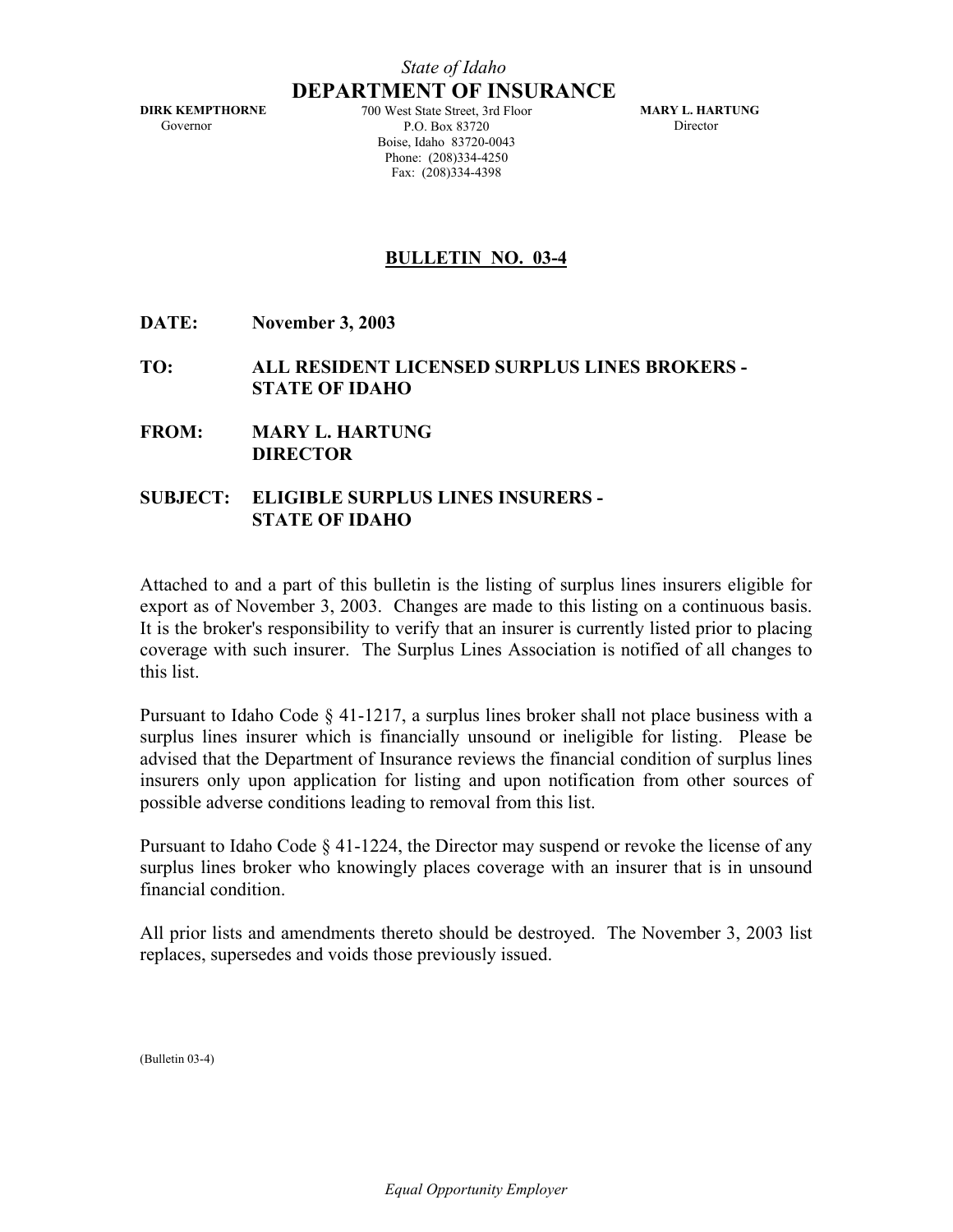Nov 3, 2003

 $\sim$ 

| <b>License Num</b> | Name                                                               | <b>Address</b>                                             | City                  |             | State ZIPCode | <b>Line Codes</b> |
|--------------------|--------------------------------------------------------------------|------------------------------------------------------------|-----------------------|-------------|---------------|-------------------|
| SL1927             | ADMIRAL INSURANCE COMPANY                                          | 1255 CALDWELL RD P.O. BOX 5725                             | <b>CHERRY HILL</b>    | <b>NJ</b>   | 08034         | 05                |
| SL1928             | ADRIATIC INSURANCE COMPANY                                         | 3501 N. CAUSEWAY BLVD., SUITE 1000                         | <b>METAIRIE</b>       | LA          | 70002-3675    | 05                |
| SL3258             | ALEA LONDON LIMITED                                                | C/O LEBOEUF, LAMB, GREENE &<br>MACRAE 125 W 55TH ST        | <b>NEW YORK</b>       | NY          | 10019-5389    | 05                |
| SL3432             | ALEA NORTH AMERICA SPECIALTY INSURANCE COMPANY                     | 101 MERRITT 7, 2ND FL                                      | <b>NORWALK</b>        | CT          | 06851         | 05                |
| SL2060             | ALLIANZ MARINE & AVIATION (FRANCE)                                 | C/O EDWARDS & ANGELL, LLP 750<br><b>LEXINGTON AVE</b>      | <b>NEW YORK</b>       | NY          | 10022-1200    | 05                |
| <b>SL3450</b>      | ALLIANZ MARINE & AVIATION VERSICHERUNGS-<br>AKTIENGESELLSCHAFT     | EDWARDS & ANGELL, LLP 750<br><b>LEXINGTON AVE</b>          | <b>NEW YORK</b>       | NY          | 10022-1200    | -05               |
| SL1930             | ALLIANZ UNDERWRITERS INSURANCE COMPANY                             | <b>2350 EMPIRE AVENUE</b>                                  | <b>BURBANK</b>        | CA          | 91504-3350    | -05               |
| SL2790             | ALLIED WORLD ASSURANCE COMPANY (U.S.) INC.                         | 100 SUMMER STREET                                          | <b>BOSTON</b>         | МA          | 02110         | 05                |
| SL1932             | AMERICAN COUNTRY INSURANCE COMPANY                                 | 500 W. MADISON, SUITE 600                                  | <b>CHICAGO</b>        | IL          | 60661-4544    | 05                |
| SL1933             | AMERICAN EMPIRE SURPLUS LINES INSURANCE COMPANY                    | P.O. BOX 5370                                              | <b>CINCINNATI</b>     | OH          | 45201         | 05                |
| <b>SL2986</b>      | AMERICAN EQUITY INSURANCE COMPANY                                  | ONE TOWER SQURE                                            | <b>HARTFORD</b>       | <b>CT</b>   | 06183         | 05                |
| SL3015             | AMERICAN HEALTHCARE SPECIALTY INSURANCE<br><b>COMPANY</b>          | 1888 CENTURY PARK EAST, 8TH FLOOR                          | <b>LOS ANGELES</b>    | CA          | 90067         | 05                |
| SL1934             | AMERICAN INTERNATIONAL SPECIALTY LINES INSURANCE<br><b>COMPANY</b> | HARBORSIDE FINANCIAL CENTER 401<br>PLAZA 3                 | <b>JERSEY CITY</b>    | <b>NJ</b>   | 07311         | 05                |
| SL2974             | AMERICAN SAFETY INDEMNITY COMPANY                                  | 1845 THE EXCHANGE, STE 200                                 | <b>ATLANTA</b>        | GA          | 30339         | 05                |
| SL3466             | AMERICAN SAFETY INSURANCE COMPANY                                  | PO BOX 723030                                              | <b>ATLANTA</b>        | <b>GA</b>   | 31139         | 05                |
| SL3435             | AMERICAN WESTERN HOME INSURANCE COMPANY                            | PO BOX 5323                                                | <b>CINCINNATI</b>     | <b>OH</b>   | 45201-5323    | 05                |
| SL1936             | APPALACHIAN INSURANCE COMPANY                                      | P.O. BOX 7500                                              | <b>JOHNSTON</b>       | $R_{\rm I}$ | 02919         | 05                |
| SL2756             | ARCH SPECIALTY INSURANCE COMPANY                                   | 1800 NORTH POINT DRIVE                                     | <b>STEVENS POINT</b>  | WI          | 54481         | 05                |
| SL3482             | ASPEN INSURANCE UK LIMITED                                         | C/O LORD BISSELL BROOK LLP ONE<br>PENN PLAZA STE 3435      | <b>NEW YORK</b>       | NY          | 10119-3435    | 05                |
| SL2052             | ASSOCIATED ELECTRIC & GAS INSURANCE SERVICES<br>LIMITED (AEGIS)    | C/O LEBOEUF, LAMB, GREENE &<br>MACRAE 125 WEST 55TH STREET | <b>NEW YORK</b>       | <b>NY</b>   | 10019-5389    | 05                |
| SL1937             | ASSOCIATED INTERNATIONAL INSURANCE COMPANY                         | 21860 BURBANK BLVD., SUITE 380                             | <b>WOODLAND HILLS</b> | CA          | 91367         | 05                |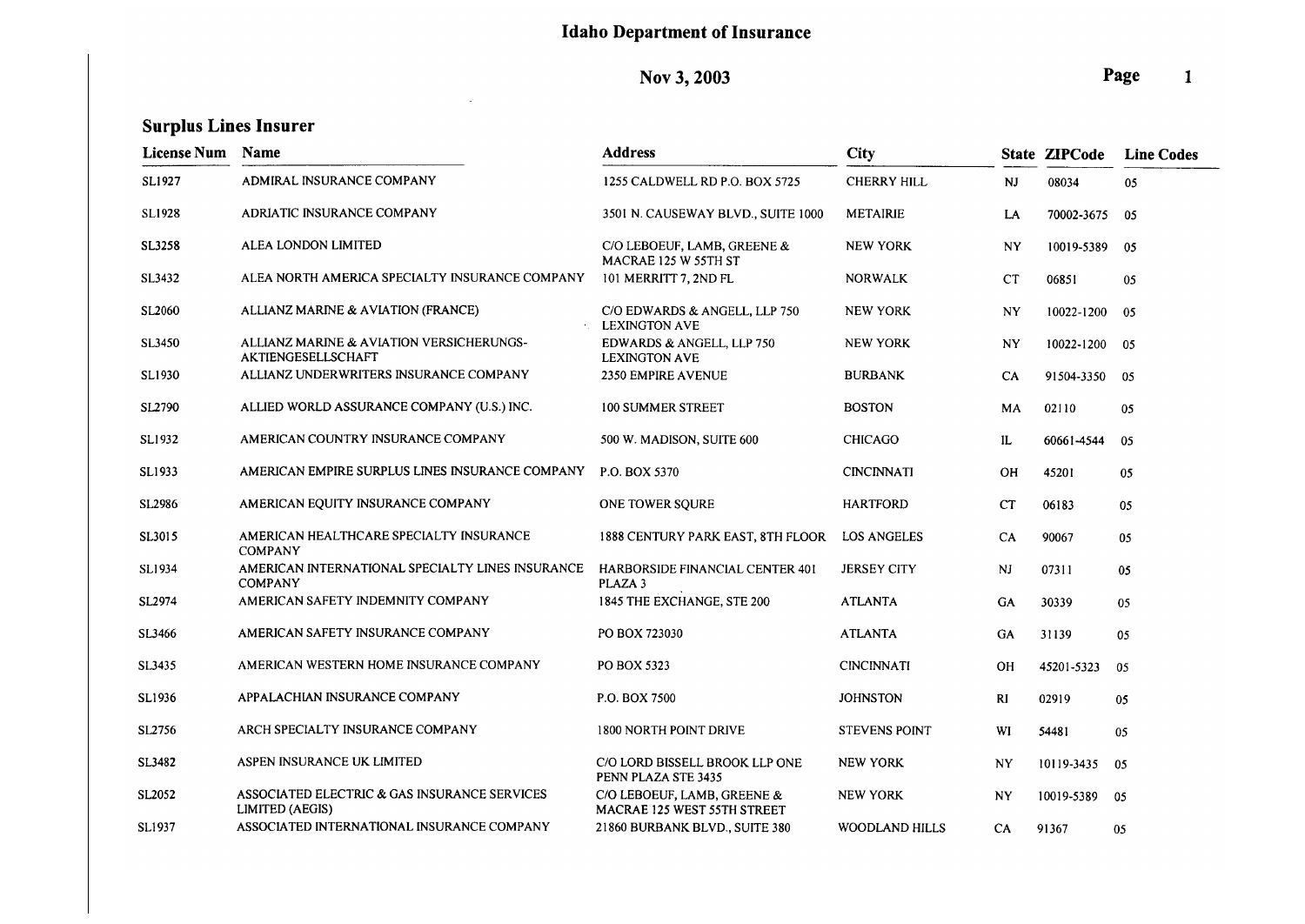Nov 3, 2003

| <b>License Num</b> | <b>Name</b>                                                                  | <b>Address</b>                                                       | <b>City</b>        |             | <b>State ZIPCode</b> | <b>Line Codes</b> |
|--------------------|------------------------------------------------------------------------------|----------------------------------------------------------------------|--------------------|-------------|----------------------|-------------------|
| SL3395             | ATLANTIC CASUALTY INSURANCE COMPANY                                          | PO BOX 8010                                                          | <b>GOLDSBORO</b>   | <b>NC</b>   | 27533-8010           | 05                |
| SL3311             | AXA CORPORATE SOLUTIONS ASSURANCE                                            | LEBOEUF LAMB GREENE & MACRAE 125 NEW YORK<br>W 55TH ST               |                    | NY          | 10019-5389           | 05                |
| SL2772             | AXA CORPORATE SOLUTIONS EXCESS AND SURPLUS LINES<br><b>INSURANCE COMPANY</b> | 1 SEAPORT PLAZA 199 WATER STREET,<br><b>8TH FLOOR</b>                | <b>NEW YORK</b>    | <b>NY</b>   | 10038                | 05                |
| SL1948             | AXIS SPECIALTY INSURANCE COMPANY                                             | ROYAL & SUNALLIANCE USA PO BOX<br>1000                               | <b>CHARLOTTE</b>   | <b>NC</b>   | 28201-1000           | 05                |
| SL2057             | BRITISH AVIATION INSURANCE COMPANY LIMITED (THE)                             | LEBOEUF, LAMB, GREENE & MACRAE<br>LLP 125 WEST 55TH STREET           | <b>NEW YORK</b>    | NY          | 10019-5389           | 05                |
| SL1938             | BURLINGTON INSURANCE COMPANY (THE)                                           | <b>238 INTERNATIONAL ROAD</b>                                        | <b>BURLINGTON</b>  | NC          | 27217-5129           | 05                |
| SL1941             | CANAL INDEMNITY COMPANY                                                      | <b>P.O. BOX 7</b>                                                    | <b>GREENVILLE</b>  | <b>SC</b>   | 29601                | 05                |
| SL3467             | CAPITOL SPECIALTY INSURANCE CORPORATION                                      | PO BOX 5900                                                          | <b>MADISON</b>     | WI          | 53705-0900           | 05                |
| SL3483             | CATLIN INSURANCE COMPANY LTD.                                                | C/O GARDERE WYNNE SEWELL LLP 600<br><b>CONGRESS AVE STE 3000</b>     | <b>AUSTIN</b>      | TX          | 78701-2978           | 05                |
| SL1944             | CENTURY SURETY COMPANY                                                       | CENTURY SURETY GROUP PO BOX<br>163340                                | <b>COLUMBUS</b>    | <b>OH</b>   | 43216-3340           | 0 <sub>5</sub>    |
| SL2063             | CGU INTERNATIONAL INSURANCE PLC                                              | LEBOEUF, LAMB, GREENE & MACRAE<br>LLP 125 WEST 55TH STREET           | <b>NEW YORK</b>    | <b>NY</b>   | 10019-5389           | 05                |
| SL2595             | CHUBB CUSTOM INSURANCE COMPANY                                               | P.O. BOX 1615                                                        | <b>WARREN</b>      | <b>NJ</b>   | 07061-1615           | 05                |
| <b>SL1946</b>      | CLARENDON AMERICA INSURANCE COMPANY                                          | 1177 AVENUE OF THE AMERICAS                                          | <b>NEW YORK</b>    | NY          | 10036                | 05                |
| SL2838             | COLONY INSURANCE COMPANY                                                     | PO BOX 85122                                                         | <b>RICHMOND</b>    | VA          | 23285-5122           | 05                |
| SL2637             | COLONY NATIONAL INSURANCE COMPANY                                            | PO BOX 85122 9201 FOREST HILL<br><b>AVENUE SUITE 200</b>             | <b>RICHMOND</b>    | VA          | 23285-5122           | 05                |
| SL2583             | COLORADO WESTERN INSURANCE COMPANY                                           | 3895 UPHAM ST, STE 100 PO BOX 886                                    | <b>WHEAT RIDGE</b> | $_{\rm CO}$ | 80034-0886           | 05                |
| SL1947             | COLUMBIA CASUALTY COMPANY                                                    | <b>CNA PLAZA</b>                                                     | <b>CHICAGO</b>     | IL          | 60685                | 05                |
| SL2465             | COMMERCIAL CASUALTY INSURANCE COMPANY OF<br><b>NORTH CAROLINA</b>            | 3711 LATROBE DRIVE, SUITE 510                                        | <b>CHARLOTTE</b>   | <b>NC</b>   | 28211                | 05                |
| SL2064             | COMMONWEALTH INSURANCE COMPANY                                               | C/O BARGER & WOLEN 650 CALIFORNIA SAN FRANCISCO<br>STREET, 9TH FLOOR |                    | CA          | 94108                | 05                |
| SL3065             | CRUM & FORSTER SPECIALTY INSURANCE COMPANY                                   | 305 MADISON AVENUE PO BOX 173                                        | <b>MORRISTOWN</b>  | NJ          | 07960-1973           | 05                |
| SL3124             | DISCOVER SPECIALTY INSURANCE COMPANY                                         | 385 WASHINGTON ST                                                    | <b>SAINT PAUL</b>  | MN          | 55102                | 05                |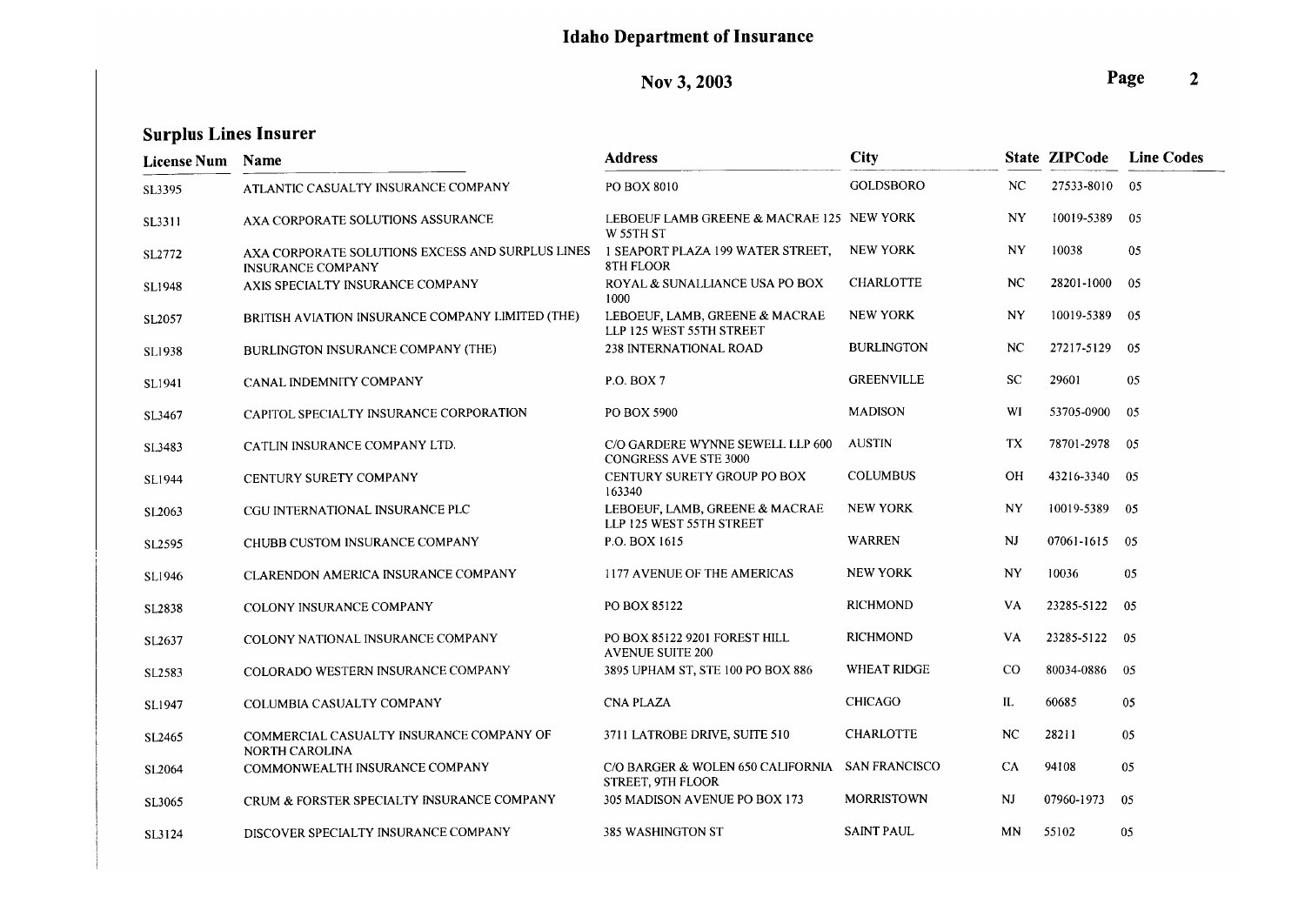Nov 3, 2003

| <b>License Num</b> | Name                                                           | <b>Address</b>                                                       | <b>City</b>           |           | <b>State ZIPCode</b> | <b>Line Codes</b> |
|--------------------|----------------------------------------------------------------|----------------------------------------------------------------------|-----------------------|-----------|----------------------|-------------------|
| SL1952             | EMPIRE INDEMNITY INSURANCE COMPANY                             | 13810 FNB PARKWAY                                                    | <b>OMAHA</b>          | <b>NE</b> | 68154-5202           | 05                |
| SL2619             | ENERGY INSURANCE MUTUAL LIMITED COMPANY                        | BAYPORT PLAZA, SUITE 550 6200<br>COURTNEY CAMPBELL CAUSEWAY          | <b>TAMPA</b>          | FL        | 33607                | 05                |
| <b>SL1955</b>      | <b>ESSEX INSURANCE COMPANY</b>                                 | 4521 HIGHWOODS PARKWAY                                               | <b>GLEN ALLEN</b>     | VA        | 23060-6148           | 05                |
| <b>SL1956</b>      | <b>EVANSTON INSURANCE COMPANY</b>                              | <b>TEN PARKWAY NORTH</b>                                             | <b>DEERFIELD</b>      | IL        | 60015                | 05                |
| SL3024             | EVEREST INDEMNITY INSURANCE COMPANY                            | 477 MARTINSVILLE RD PO BOX 830                                       | <b>LIBERTY CORNER</b> | NJ        | 07938-0830           | 05                |
| <b>SL2686</b>      | EXECUTIVE RISK SPECIALTY INSURANCE COMPANY                     | 82 HOPMEADOW STREET PO BOX 2002                                      | <b>SIMSBURY</b>       | CT        | 06070-7683           | 05                |
| <b>SL1957</b>      | FIREMAN'S FUND INSURANCE COMPANY OF OHIO                       | 312 WALNUT STREET                                                    | <b>CINCINNATI</b>     | <b>OH</b> | 45202                | 05                |
| SL3026             | FIRST MERCURY INSURANCE COMPANY                                | 29621 NORTHWESTERN HWY PO BOX<br>5096                                | <b>SOUTHFIELD</b>     | MI        | 48086                | 05                |
| <b>SL1958</b>      | FIRST SPECIALTY INSURANCE CORPORATION                          | P.O. BOX 2938                                                        | <b>OVERLAND PARK</b>  | <b>KS</b> | 66201                | 05                |
| SL3037             | <b>GEMINI INSURANCE COMPANY</b>                                | <b>475 STEAMBOAT ROAD</b>                                            | <b>GREENWICH</b>      | CT        | 06830                | 05                |
| SL1961             | GENERAL AGENTS INSURANCE COMPANY OF AMERICA,<br>INC.           | P.O. BOX 2933                                                        | <b>FORT WORTH</b>     | <b>TX</b> | 76113-2933           | 05                |
| SL2736             | GENERAL SECURITY INDEMNITY COMPANY                             | 199 WATER STREET, 21ST FLOOR                                         | <b>NEW YORK</b>       | <b>NY</b> | 10038                | 05                |
| SL2809             | GENERAL SECURITY INDEMNITY COMPANY OF ARIZONA                  | ONE SEAPORT PLAZA 199 WATER<br>STREET, 21ST FLOOR                    | <b>NEW YORK</b>       | NY        | 10038                | 05                |
| SL1962             | GENERAL STAR INDEMNITY COMPANY                                 | P.O. BOX 10354                                                       | <b>STAMFORD</b>       | <b>CT</b> | 06904-2354           | 05                |
| SL2073             | GENERALI ASSICURAZIONI GENERALI S.P.A.                         | C/O EDWARDS & ANGELL, LLP 750<br><b>LEXINGTON AVE</b>                | <b>NEW YORK</b>       | NY        | 10022-1200           | 05                |
| <b>SL2080</b>      | <b>GENERALI-FRANCE ASSURANCES</b>                              | C/O EDWARDS & ANGELL, LLP 750<br><b>LEXINGTON AVE</b>                | <b>NEW YORK</b>       | <b>NY</b> | 10022-1200           | 05                |
| <b>SL1963</b>      | GENESIS INDEMNITY INSURANCE COMPANY                            | P.O. BOX 10352                                                       | <b>STAMFORD</b>       | <b>CT</b> | 06904-2352           | 05                |
| SL1964             | GERLING GLOBAL REINSURANCE CORPORATION - U.S.<br><b>BRANCH</b> | C/O GERLING GLOBAL OFFICES, INC. 717 NEW YORK<br><b>FIFTH AVENUE</b> |                       | <b>NY</b> | 10022                | 05                |
| SL3377             | <b>GLENCOE INSURANCE LTD</b>                                   | C/O LEBOEUF LAMB GREENE & MACRAE NEW YORK<br>125 W 55TH ST           |                       | NY        | 10019-5389           | 05                |
| SL1966             | <b>GOTHAM INSURANCE COMPANY</b>                                | 330 MADISON AVENUE                                                   | <b>NEW YORK</b>       | <b>NY</b> | 10017                | 05                |
| SL1929             | <b>GREAT AMERICAN E &amp; S INSURANCE COMPANY</b>              | 580 WALNUT STREET                                                    | <b>CINCINNATI</b>     | OH        | 45202                | 05                |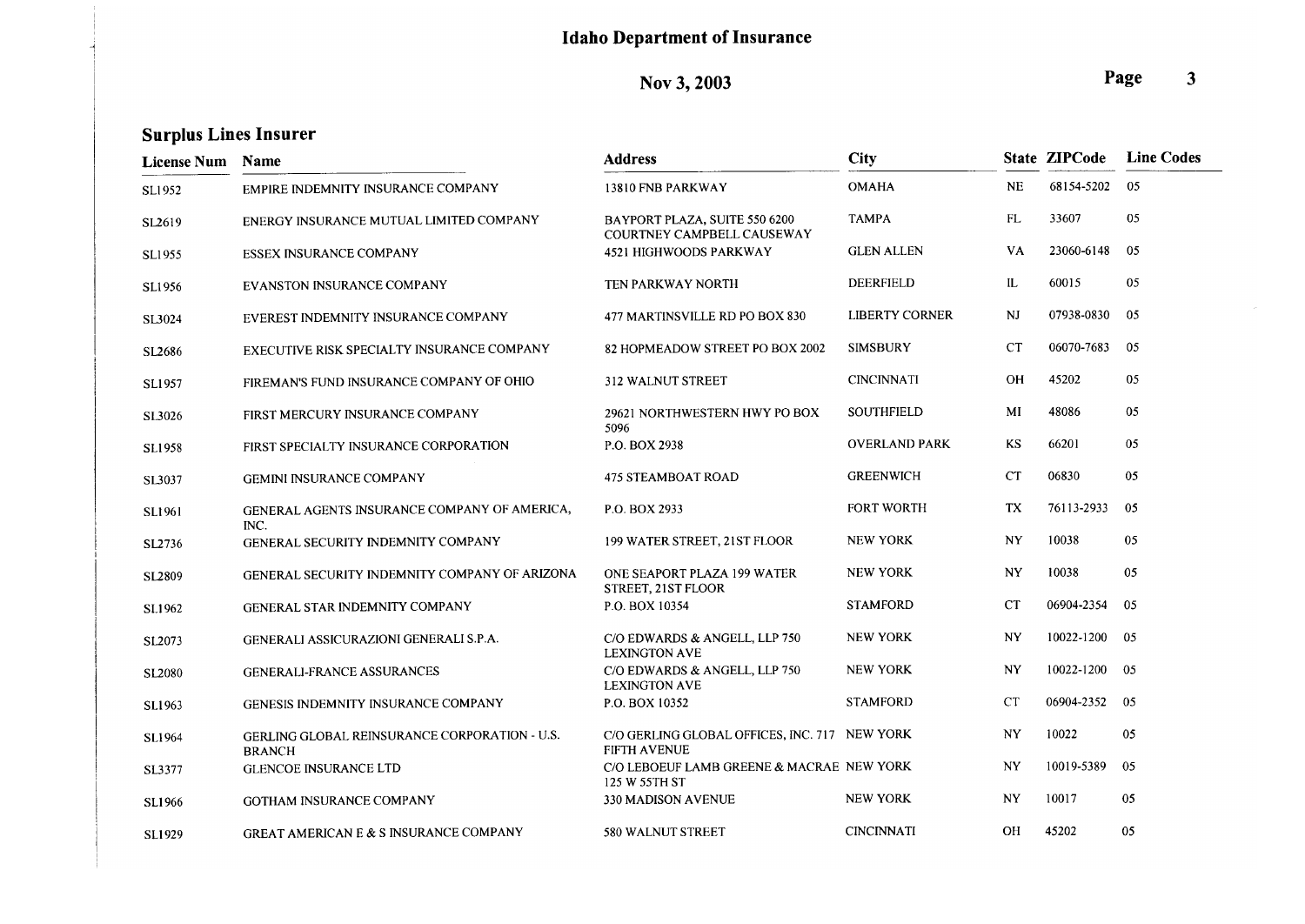Nov 3, 2003

| <b>License Num</b> | <b>Name</b>                                 | <b>Address</b>                                                    | <b>City</b>          |           | <b>State ZIPCode</b> | <b>Line Codes</b> |
|--------------------|---------------------------------------------|-------------------------------------------------------------------|----------------------|-----------|----------------------|-------------------|
| SL2012             | GREAT AMERICAN FIDELITY INSURANCE COMPANY   | 580 WALNUT STREET                                                 | <b>CINCINNATI</b>    | <b>OH</b> | 45202-3180           | 05                |
| SL2591             | GREAT AMERICAN PROTECTION INSURANCE COMPANY | 580 WALNUT STREET                                                 | <b>CINCINNATI</b>    | <b>OH</b> | 45202                | 05                |
| SL2559             | <b>GREAT LAKES REINSURANCE (U.K.) PLC</b>   | C/O LEBOEUF, LAMB, GREENE $&$<br>MACRAE 125 WEST 55TH STREET      | <b>NEW YORK</b>      | NY        | 10019-5389           | 05                |
| SL2532             | GULF UNDERWRITERS INSURANCE COMPANY         | 4600 FULLER DRIVE                                                 | <b>IRVING</b>        | TX        | 75038-6506           | 05                |
| SL2077             | HEDDINGTON INSURANCE (U.K.) LIMITED         | C/O LEBOEUF, LAMB, GREENE &<br>MACRAE 125 WEST 55TH STREET        | <b>NEW YORK</b>      | NY        | 10019-5389           | 05                |
| SL2949             | HOMELAND INSURANCE COMPANY OF NEW YORK      | ONE BEACON STREET                                                 | <b>BOSTON</b>        | MA        | 02108-3100           | -05               |
| SL1971             | HOUSTON CASUALTY COMPANY                    | 13403 NORTHWEST FREEWAY                                           | <b>HOUSTON</b>       | TX        | 77040-6095           | 05                |
| SL1972             | ILLINOIS EMCASCO INSURANCE COMPANY          | 717 MULBERRY PO BOX 712                                           | <b>DES MOINES</b>    | IA        | 50303-0712           | 05                |
| SL1975             | ILLINOIS UNION INSURANCE COMPANY            | 8755 WEST HIGGINS ROAD                                            | <b>CHICAGO</b>       | IL        | 60631                | 05                |
| SL2078             | INDEMNITY MARINE ASSURANCE COMPANY LTD.     | LEBOEUF, LAMB, GREENE & MACRAE<br>LLP 125 WEST 55TH STREET        | <b>NEW YORK</b>      | <b>NY</b> | 10019-5389           | 05                |
| SL3057             | INDIAN HARBOR INSURANCE COMPANY             | <b>SEAVIEW HOUSE 70 SEAVIEW AVENUE</b>                            | <b>STAMFORD</b>      | <b>CT</b> | 06902-6040           | 05                |
| SL1974             | <b>INEX INSURANCE EXCHANGE</b>              | 1 SOUTH WACKER DRIVE, SUITE 2720                                  | <b>CHICAGO</b>       | IL        | 60606                | 05                |
| SL3226             | INTEGON SPECIALTY INSURANCE COMPANY         | 500 W FIFTH ST PO BOX 3199                                        | <b>WINSTON SALEM</b> | NC        | 27102-3199           | 05                |
| SL1978             | INTERSTATE FIRE & CASUALTY COMPANY          | 55 EAST MONROE STREET                                             | <b>CHICAGO</b>       | IL        | 60603                | 05                |
| SL2468             | JAMES RIVER INSURANCE COMPANY               | 515 MAIN STREET                                                   | <b>CINCINNATI</b>    | <b>OH</b> | 45202                | 05                |
| SL3056             | KEMPER INDEMNITY INSURANCE COMPANY          | 1 KEMPER DR                                                       | <b>LONG GROVE</b>    | IL.       | 60049-0001           | 05                |
| SL3216             | KEMPER SURPLUS LINES INSURANCE COMPANY      | 1 KEMPER DR                                                       | <b>LONG GROVE</b>    | IL        | 60049                | 05                |
| SL1979             | LAFAYETTE INSURANCE COMPANY                 | P.O. BOX 53265                                                    | <b>NEW ORLEANS</b>   | LA        | 70153                | 05                |
| SL1980             | LANDMARK AMERICAN INSURANCE COMPANY         | P.O. BOX 3329                                                     | <b>ENGLEWOOD</b>     | $\rm CO$  | 80155                | 05                |
| SL1981             | LANDMARK INSURANCE COMPANY                  | 100 SUMMER STREET                                                 | <b>BOSTON</b>        | MA        | 02110-2103           | 05                |
| SL3416             | LANTANA INSURANCE LTD.                      | C/O LEBOEUF, LAMB, GREENE &<br>MACRAE LLP 1000 LOUISIANA STE 1400 | <b>HOUSTON</b>       | TX        | 77002-5009           | 05                |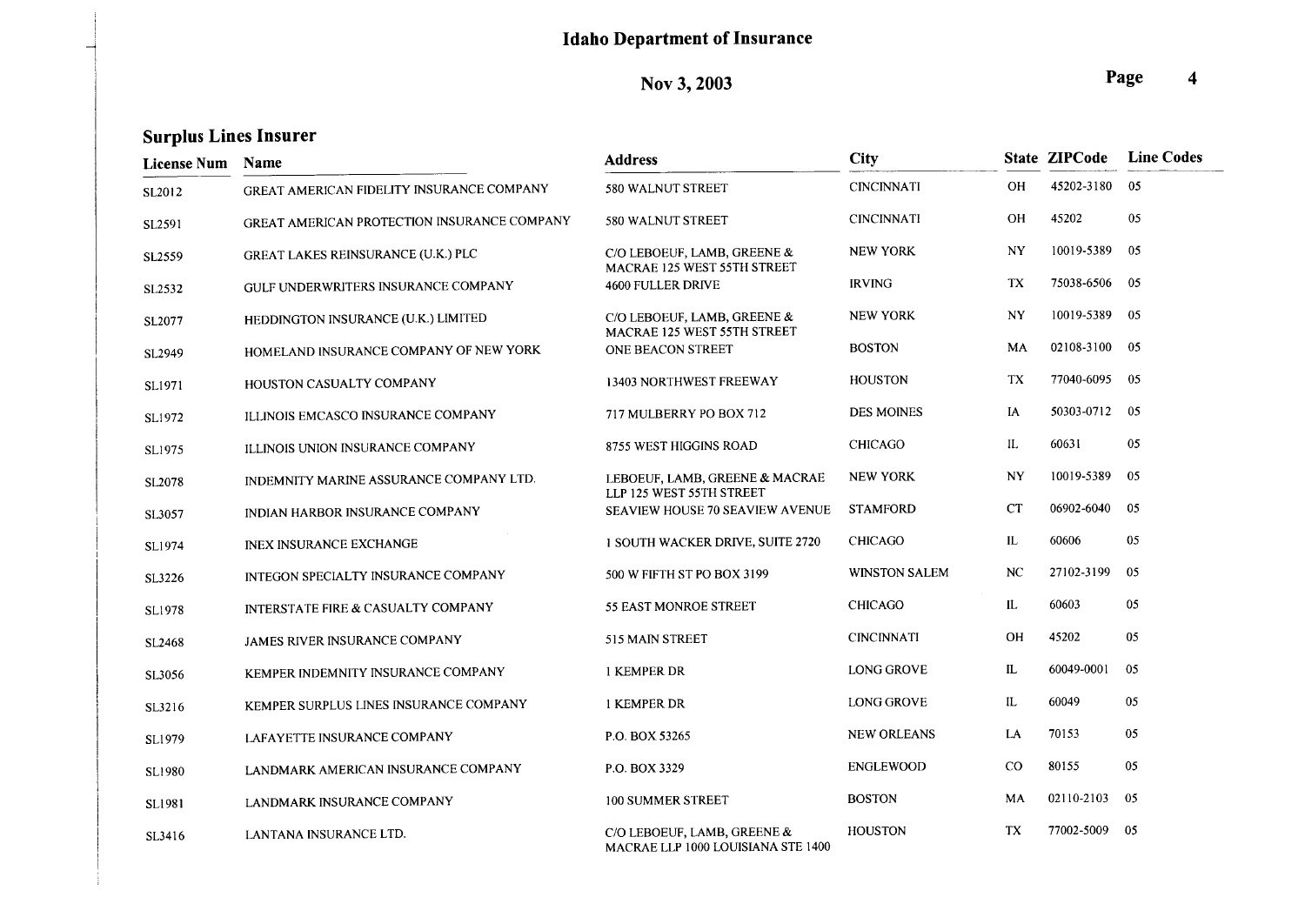Nov 3, 2003

| <b>License Num</b> | Name                                            | <b>Address</b>                                                    | <b>City</b>           |           | <b>State ZIPCode</b> | <b>Line Codes</b> |
|--------------------|-------------------------------------------------|-------------------------------------------------------------------|-----------------------|-----------|----------------------|-------------------|
| SL1982             | LEXINGTON INSURANCE COMPANY                     | <b>200 STATE STREET</b>                                           | <b>BOSTON</b>         | MA        | 02109                | 05                |
| SL2636             | LIBERTY MUTUAL INSURANCE COMPANY (U.K.) LIMITED | C/O LEBOEUF, LAMB, GREENE &<br>MACRAE 125 WEST 55TH STREET        | <b>NEW YORK</b>       | <b>NY</b> | 10019-5389           | 05                |
| SL3036             | LIBERTY SURPLUS INSURANCE CORPORATION           | 175 BERKELEY ST                                                   | <b>BOSTON</b>         | MA        | 02117                | 05                |
| SL2082             | LLOYD'S UNDERWRITERS AT LONDON                  | C/O LEBOEUF, LAMB, GREENE &<br>MACRAE 125 WEST 55TH STREET        | <b>NEW YORK</b>       | NY        | 10019-5389           | 05                |
| SL2647             | LONDON AND EDINBURGH INSURANCE COMPANY LIMITED  | C/O WILSON ELSER MOSKOWITZ<br>EDELMAN 150 EAST 42ND STREET        | <b>NEW YORK</b>       | NY        | 10017-5639           | 05                |
| SL2084             | MARINE INSURANCE COMPANY LIMITED (THE)          | C/O EDWARDS & ANGELL, LLP 750<br><b>LEXINGTON AVE</b>             | <b>NEW YORK</b>       | NY        | 10022-1200           | 05                |
| SL2107             | MARKEL INTERNATIONAL INSURANCE COMPANY LIMITED  | C/O SHAND MORAHAN & COMPANY,<br>INC. LEGAL DEPT TEN PARKWAY NORTH | DEERFIELD             | IL        | 60015                | 05                |
| SL1983             | MAXUM INDEMNITY COMPANY                         | 6455 EAST JOHN'S CROSSING                                         | <b>DULUTH</b>         | GA        | 30097                | 05                |
| SL1985             | MONTICELLO INSURANCE COMPANY                    | NEWPORT TOWER 525 WASHINGTON<br><b>BLVD</b>                       | <b>JERSEY CITY</b>    | NJ        | 07310-1693           | 05                |
| SL1986             | MOUNT VERNON FIRE INSURANCE COMPANY             | 190 SOUTH WARNER ROAD P O BOX 6700 WAYNE                          |                       | PA        | 19087-2191           | 05                |
| SL1987             | MT. HAWLEY INSURANCE COMPANY                    | 9025 N. LINDBERGH DRIVE                                           | <b>PEORIA</b>         | IL        | 61615                | 05                |
| <b>SL1965</b>      | MT. MCKINLEY INSURANCE COMPANY                  | 477 MARTINSVILLE ROAD PO BOX 830                                  | <b>LIBERTY CORNER</b> | NJ        | 07938-0830           | 05                |
| SL1988             | NATIONAL FIRE & MARINE INSURANCE COMPANY        | 3024 HARNEY STREET                                                | <b>OMAHA</b>          | <b>NE</b> | 68131-3580           | 05                |
| SL1989             | NATIONAL SECURITY FIRE & CASUALTY COMPANY       | 661 EAST DAVIS STREET P.O. BOX 703                                | <b>ELBA</b>           | AL        | 36323                | 05                |
| SL1990             | NAUTILUS INSURANCE COMPANY                      | <b>7273 EAST BUTHERUS DRIVE</b>                                   | <b>SCOTTSDALE</b>     | AZ        | 85260                | 05                |
| SL2794             | NIC INSURANCE COMPANY                           | <b>RECKSON EXECUTIVE PARK 6</b><br>INTERNATIONAL DRIVE, SUITE 100 | <b>RYE BROOK</b>      | <b>NY</b> | 10573-1070           | 05                |
| SL2703             | NOETIC SPECIALTY INSURANCE COMPANY              | 14280 PARK MEADOW DRIVE, STE 300                                  | <b>CHANTILLY</b>      | VA        | 20151                | 05                |
| SL1931             | NORTH AMERICAN CAPACITY INSURANCE COMPANY       | 650 ELM STREET, 6TH FLOOR                                         | <b>MANCHESTER</b>     | <b>NH</b> | 03101-2524           | 05                |
| SL2087             | NORTHERN ASSURANCE COMPANY LIMITED (THE)        | LEBOEUF, LAMB, GREENE & MACRAE<br>LLP 125 WEST 55TH STREET        | <b>NEW YORK</b>       | <b>NY</b> | 10019-5389           | 05                |
| SL1992             | NORTHFIELD INSURANCE COMPANY                    | 1295 NORTHLAND DR. P.O. BOX 64816                                 | <b>ST. PAUL</b>       | <b>MN</b> | 55164-0816           | 05                |
| SL1993             | NUTMEG INSURANCE COMPANY                        | <b>HARTFORD PLAZA</b>                                             | <b>HARTFORD</b>       | CT        | 06115                | 05                |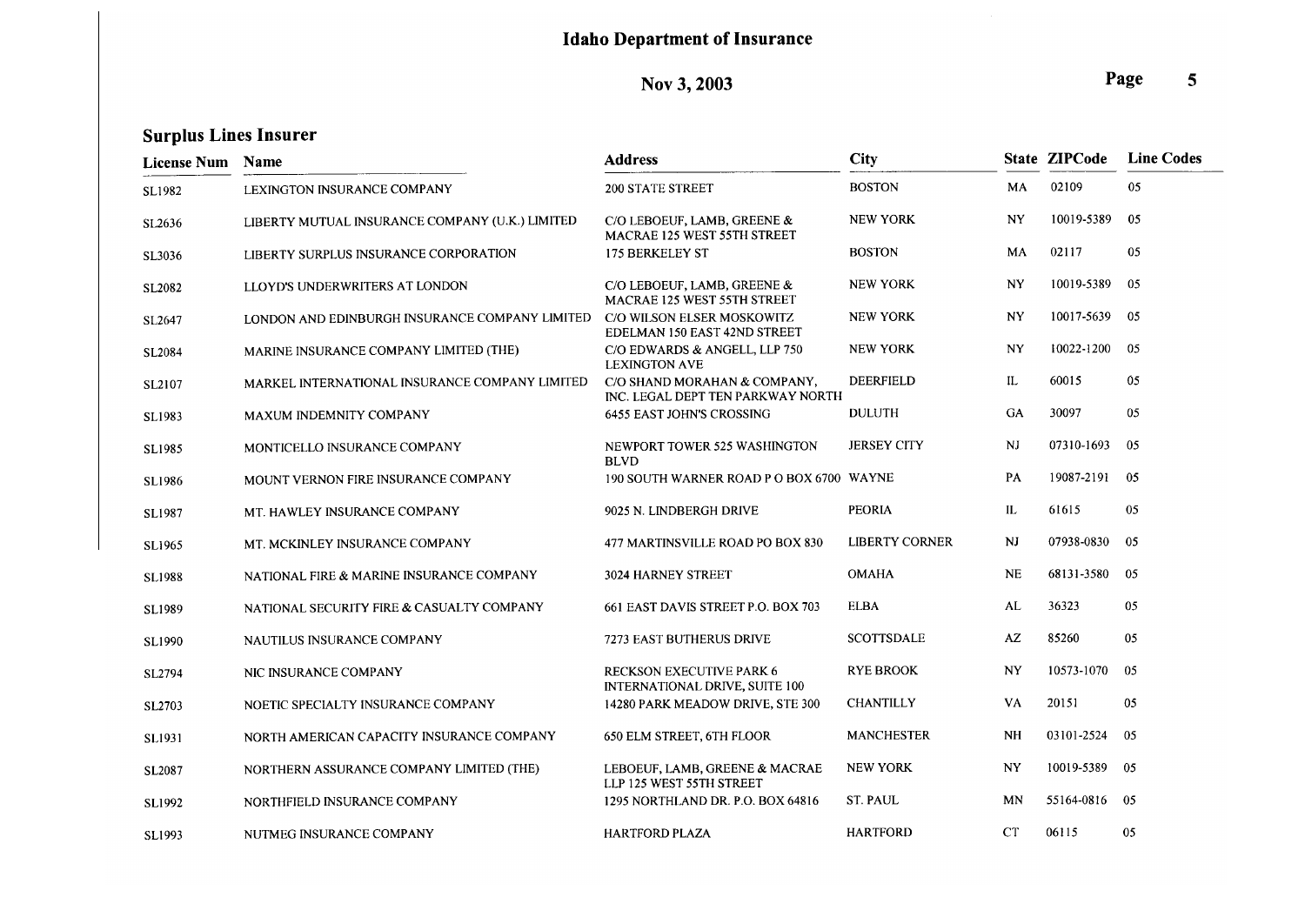### Nov 3, 2003

| License Num Name   |                                                                      | <b>Address</b>                                             | <b>City</b>        |           | <b>State ZIPCode</b> | <b>Line Codes</b> |
|--------------------|----------------------------------------------------------------------|------------------------------------------------------------|--------------------|-----------|----------------------|-------------------|
| <b>SL2090</b>      | OCEAN MARINE INSURANCE COMPANY LIMITED (THE)                         | LEBOEUF, LAMB, GREENE & MACRAE<br>LLP 125 WEST 55TH STREET | <b>NEW YORK</b>    | NY.       | 10019-5389           | 05                |
| SL1942             | OLD REPUBLIC UNION INSURANCE COMPANY                                 | 307 NORTH MICHIGAN AVENUE                                  | <b>CHICAGO</b>     | IL        | 60601                | 05                |
| SL1994             | PACIFIC INSURANCE COMPANY                                            | <b>CNA PLAZA</b>                                           | <b>CHICAGO</b>     | IL        | 60685                | 05                |
| SL3410             | PACIFIC INSURANCE COMPANY, LIMITED                                   | <b>HARTFORD PLAZA</b>                                      | <b>HARTFORD</b>    | CT        | 06115                | 05                |
| SL3212             | PENN-STAR INSURANCE COMPANY                                          | 420 S YORK RD                                              | <b>HATBORO</b>     | PA        | 19040                | 05                |
| SL2023             | PHILADELPHIA INSURANCE COMPANY                                       | ONE BALA PLAZA, SUITE 100                                  | <b>BALA CYNWYD</b> | PA        | 19004                | 05                |
| SL3331             | PRINCETON EXCESS AND SURPLUS LINES INSURANCE<br><b>COMPANY (THE)</b> | 555 COLLEGE RD EAST                                        | <b>PRINCETON</b>   | NJ        | 08543-5241           | 05                |
| <b>SL2000</b>      | PROFESSIONAL UNDERWRITERS LIABILITY INSURANCE<br><b>COMPANY</b>      | P.O. BOX 2900                                              | <b>NAPA</b>        | CA        | 94558-0900           | 05                |
| SL2684             | QBE INTERNATIONAL INSURANCE LIMITED                                  | C/O EDWARDS & ANGELL, LLP 750<br><b>LEXINGTON AVE</b>      | <b>NEW YORK</b>    | NY        | 10022-1200           | 05                |
| SL3446             | OBE SPECIALTY INSURANCE COMPANY                                      | C/O EDWARDS & ANGELL, LLP 750<br><b>LEXINGTON AVE</b>      | <b>NEW YORK</b>    | NY        | 10022-4411           | 05                |
| SL1960             | QUEENSWAY INTERNATIONAL INDEMNITY COMPANY                            | 645 HEMBREE PARKWAY, SUITE A                               | <b>ROSWELL</b>     | GA        | 30076                | 05                |
| SL2757             | <b>RAINIER INSURANCE COMPANY</b>                                     | 7245 W MARGINAL WAY SW                                     | <b>SEATTLE</b>     | WA        | 98106                | 05                |
| SL3223             | RELIANT AMERICAN INSURANCE COMPANY                                   | 777 MAIN ST STE 900                                        | <b>FORT WORTH</b>  | TX        | 76102                | 05                |
| SL <sub>2004</sub> | ROYAL SURPLUS LINES INSURANCE COMPANY                                | P.O. BOX 1000                                              | <b>CHARLOTTE</b>   | NC.       | 28201-1000           | 05                |
| SL <sub>2005</sub> | SAFECO SURPLUS LINES INSURANCE COMPANY                               | <b>SAFECO PLAZA</b>                                        | <b>SEATTLE</b>     | <b>WA</b> | 98185                | 05                |
| SL2453             | SAVERS PROPERTY & CASUALTY INSURANCE COMPANY                         | 11880 COLLEGE BOULEVARD, SUITE 500 OVERLAND PARK           |                    | KS        | 66210                | 05                |
| SL2006             | SCOTTSDALE INSURANCE COMPANY                                         | P.O. BOX C-4110                                            | <b>SCOTTSDALE</b>  | AZ        | 85261                | 05                |
| SL3454             | SENECA SPECIALTY INSURANCE COMPANY                                   | 160 WATER ST                                               | <b>NEW YORK</b>    | NY        | 10038                | 05                |
| SL2007             | SHEFFIELD INSURANCE CORPORATION                                      | 11680 GREAT OAKS WAY, SUITE 500                            | <b>ALPHARETTA</b>  | GA        | 30022                | 05                |
| SL3115             | SIRIUS INTERNATIONAL INSURANCE CORPORATION                           | C/O EDWARDS & ANGELL, LLP 750<br><b>LEXINGTON AVE</b>      | <b>NEW YORK</b>    | NY        | 10022-1200           | 05                |
| SL2582             | SPECIALTY SURPLUS INSURANCE COMPANY                                  | <b>I KEMPER DRIVE</b>                                      | <b>LONG GROVE</b>  | IL.       | 60049-0001           | -05               |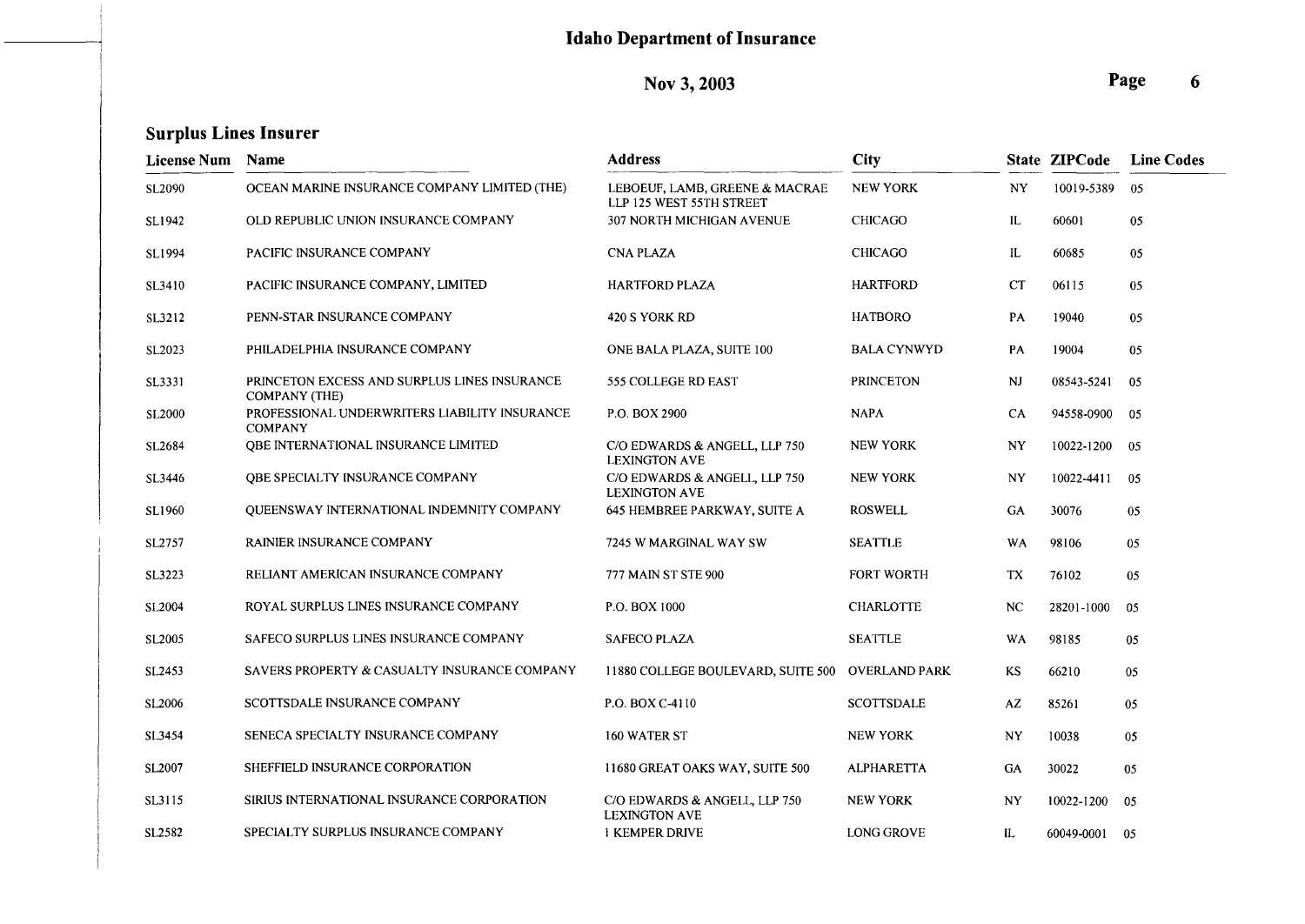# Nov 3, 2003

| <b>License Num</b> | Name                                                             | <b>Address</b>                                                   | <b>City</b>           |                        | State ZIPCode | <b>Line Codes</b> |
|--------------------|------------------------------------------------------------------|------------------------------------------------------------------|-----------------------|------------------------|---------------|-------------------|
| SL2106             | SR INTERNATIONAL BUSINESS INSURANCE COMPANY LTD.                 | C/O LEBOEUF, LAMB, GREENE &<br>MACRAE 125 WEST 55TH STREET       | <b>NEW YORK</b>       | NY                     | 10019-5389    | 05                |
| SL2104             | ST. PAUL REINSURANCE COMPANY LIMITED                             | C/O LORD, BISSELL & BROOK ONE PENN NEW YORK<br>PLAZA, 34TH FLOOR |                       | NY                     | 10119-3435    | 05                |
| SL <sub>2010</sub> | ST. PAUL SURPLUS LINES INSURANCE COMPANY                         | 385 WASHINGTON STREET                                            | <b>ST. PAUL</b>       | MN                     | 55102         | 05                |
| SL3123             | STARR EXCESS LIABILITY INSURANCE COMPANY, LTD.                   | DBG LEGAL SERVICES 160 WATER ST<br>24TH FLOOR                    | <b>NEW YORK</b>       | <b>NY</b>              | 10038         | 05                |
| SL2011             | STEADFAST INSURANCE COMPANY                                      | 1400 AMERICAN LANE                                               | <b>SCHAUMBURG</b>     | IL                     | 60196         | 05                |
| SL2881             | TEXAS FARMERS INSURANCE COMPANY                                  | 100 FARMERS CIRCLE P O BOX 149044                                | <b>AUSTIN</b>         | TX                     | 78714         | 05                |
| SL2108             | THROUGH TRANSPORT MUTUAL INSURANCE ASSOCIATION<br><b>LIMITED</b> | C/O LEBOEUF, LAMB, GREENE $&$<br>MACRAE 125 WEST 55TH STREET     | <b>NEW YORK</b>       | NY                     | 10019-5389    | 05                |
| <b>SL766</b>       | TIG SPECIALTY INSURANCE COMPANY                                  | 5205 N. O'CONNOR BLVD. PO BOX 152870 IRVING                      |                       | TX                     | 75015-8830    | 05                |
| SL2599             | TITAN INSURANCE COMPANY                                          | 5915 LANDERBROOK DRIVE                                           | <b>CLEVELAND</b>      | OH                     | 44124         | 05                |
| SL2943             | TRAVELERS EXCESS AND SURPLUS LINES COMPANY                       | ONE TOWER SQUARE                                                 | <b>HARTFORD</b>       | CT                     | 06183         | 05                |
| SL2015             | TUDOR INSURANCE COMPANY                                          | <b>400 PARSON'S POND DRIVE</b>                                   | <b>FRANKLIN LAKES</b> | N <sub>J</sub>         | 07417-2600    | 05                |
| SL2667             | ULICO INDEMNITY COMPANY                                          | C/O ULLICO, INC. 111 MASSACHUSETTS<br>AVE NW                     | <b>WASHINGTON</b>     | DC                     | 20001         | 05                |
| SL2491             | UNITED COASTAL INSURANCE COMPANY                                 | 233 MAIN STREET P O BOX 2350                                     | <b>NEW BRITAIN</b>    | <b>CT</b>              | 06050-2350    | 05                |
| SL2018             | UNITED NATIONAL INSURANCE COMPANY                                | THREE BALA PLAZA EAST, SUITE 300                                 | <b>BALA CYNWYD</b>    | PA                     | 19004         | 05                |
| SL2791             | USF INSURANCE COMPANY                                            | 293 EISENHOWER PARKWAY, SUITE 190                                | LIVINGSTON            | <b>NJ</b>              | 07039         | 05                |
| SL2826             | USF&G SPECIALTY INSURANCE COMPANY                                | 6225 CENTENNIAL WAY                                              | <b>BALTIMORE</b>      | MD                     | 21209         | 05                |
| SL2020             | VOYAGER INDEMNITY INSURANCE COMPANY                              | <b>260 INTERSTATE NORTH CIRCLE NW</b>                            | <b>ATLANTA</b>        | <b>GA</b>              | 30339         | 05                |
| SL1976             | WESTCHESTER SURPLUS LINES INSURANCE COMPANY                      | 1601 CHESTNUT STREET PO BOX 41484                                | PHILADELPHIA          | PA                     | 19101-1484    | 05                |
| SL2021             | WESTERN HERITAGE INSURANCE COMPANY                               | P.O. BOX 5100                                                    | <b>SCOTTSDALE</b>     | $\mathsf{A}\mathsf{Z}$ | 85261         | 05                |
| SL2022             | WESTERN WORLD INSURANCE COMPANY                                  | 400 PARSON'S POND DRIVE                                          | <b>FRANKLIN LAKES</b> | <b>NJ</b>              | 07417-2600    | 05                |
| SL2697             | WURTTEMBERGISCHE VERSICHERUNG<br><b>AKTIENGESELLSCHAFT</b>       | C/O EDWARDS & ANGELL, LLP 750<br><b>LEXINGTON AVE</b>            | <b>NEW YORK</b>       | NY                     | 10022-1200    | 05                |